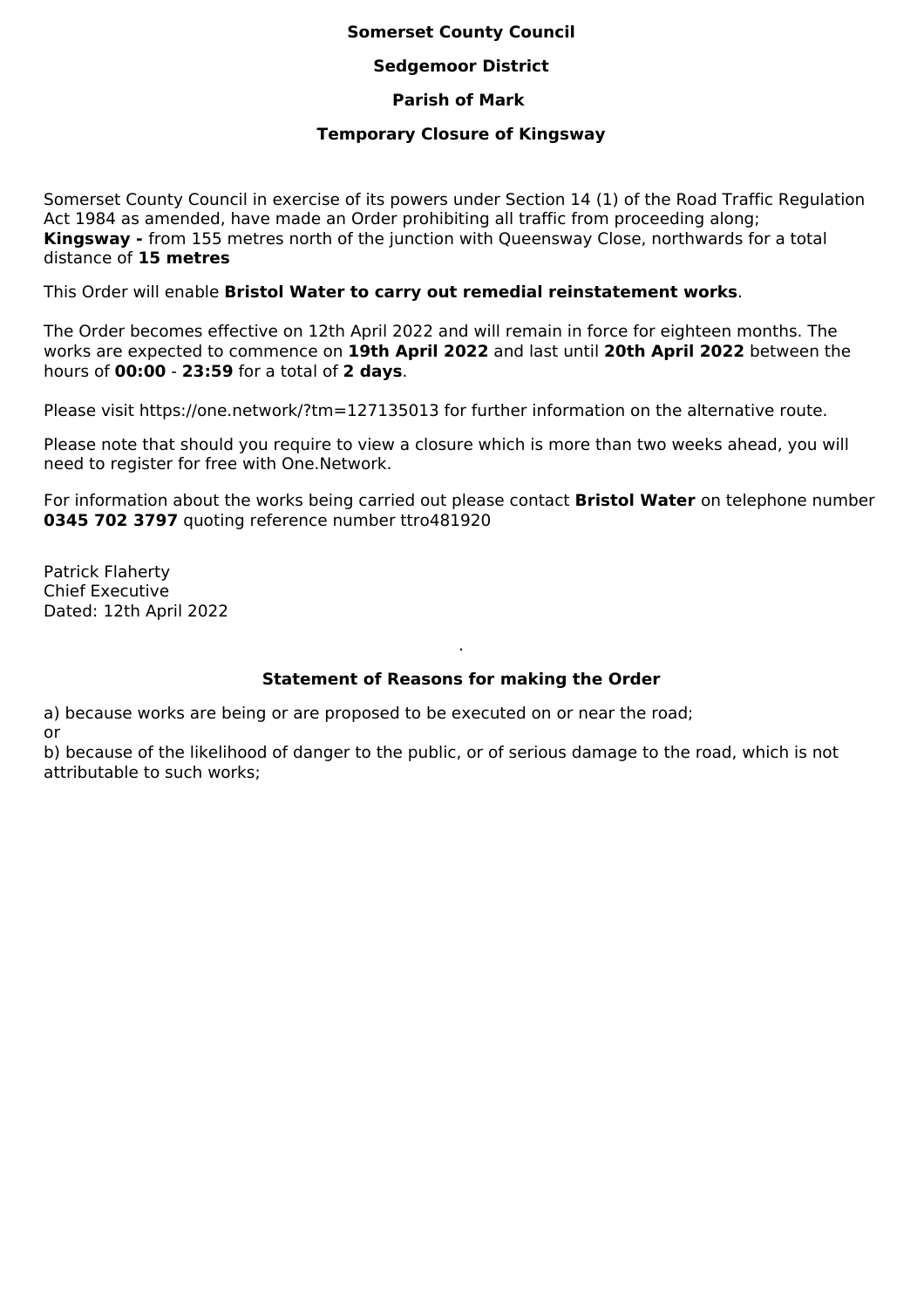# **Kingsway, Highbridge Red = Road Closure Purple = Diversion Route**